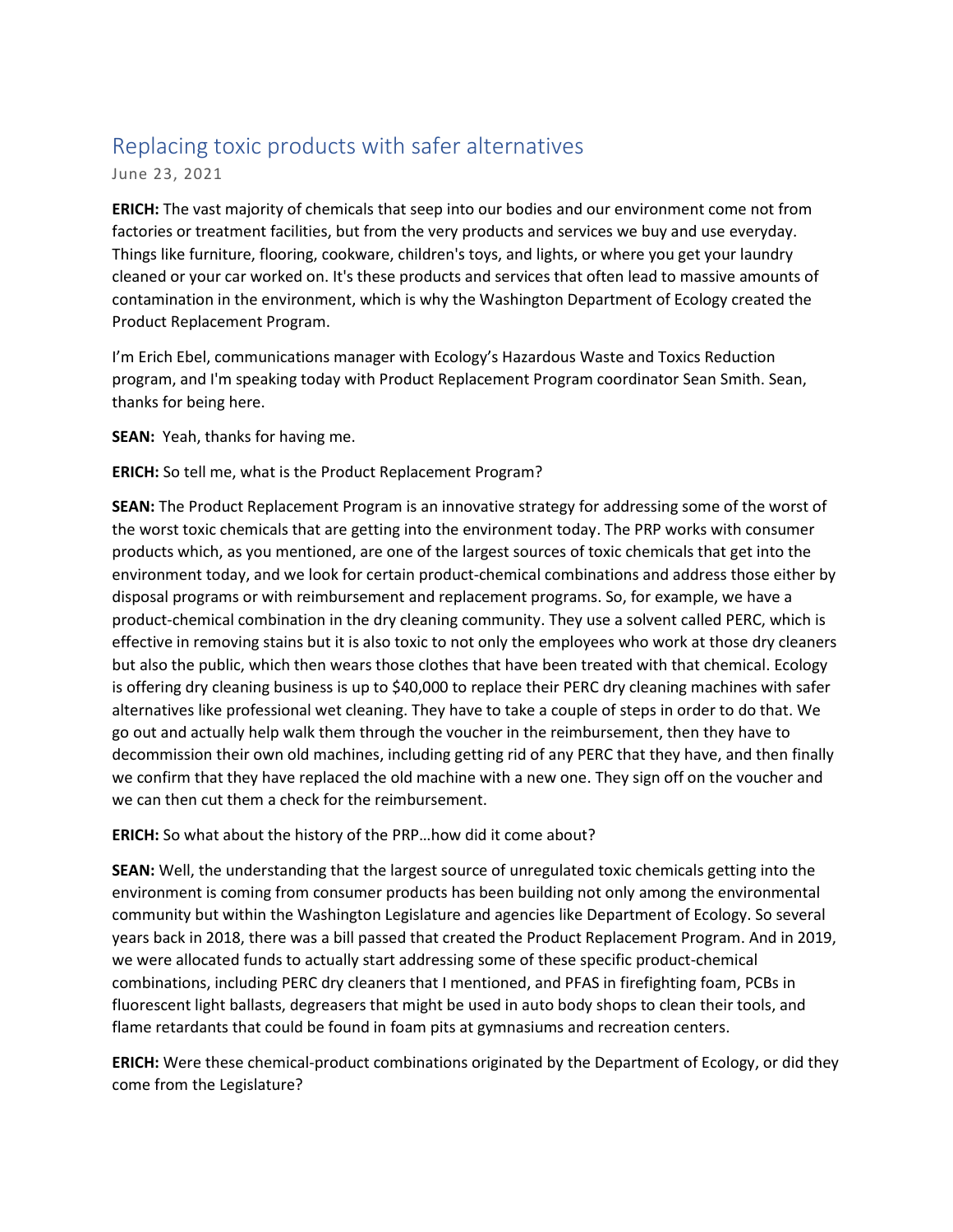**SEAN:** So, originally they came out of what are called Chemical Action Plans. Ecology has been conducting these plans for a number of years and in those CAPs there are a number of recommendations on what agencies like Ecology should do. But we often lack the funding to actually implement those, so those plans would often sit waiting for the additional resources in order to actually take action to do the work. And, as I mentioned, in 2019 the Legislature recognized the need to implement those CAPs and allocated us about \$6.5 million dollars in order to start looking at a few of those product-chemical combinations and some of those CAP recommendations.

**ERICH:** So the Product Replacement Program…how successful has it been so far? What are some of the highlights that we've seen in recent years?

**SEAN:** That's a great question. I already talked about the PERC placement program. There are roughly 100 dry cleaners in Washington state that use PERC to clean clothes. We've done outreach over the last two and a half years to those dry cleaners and we have converted more than half of those now to replace their PERC machines with safer professional wet cleaning or high flash hydrocarbon. We also are working with fire departments to dispose of PFAS-containing firefighting foam. We have more than 80 fire departments around the state, which represents more than 30,000 gallons of firefighting foam, that have signed up and are interested in participating in this disposal program. Currently, we're going through an environmental impact statement, but once we have that we can then go out to these fire departments and actually collect that.

**ERICH:** And then a different kind of foam, the one that you find in recreational gym facilities, that also has fire retardant chemicals in it that need to be replaced.

**SEAN:** Yes so we're actually starting a pilot project with gymnasiums, schools, and recreation centers. Many of them use these open-cell foam cubes that you might see at your trampoline center.

**ERICH:** Sure.

**SEAN:** Those foam cubes are there for fall protection, but they often contain a chemical for fire suppression. Unfortunately, that chemical often doesn't stay in the foam and can migrate and come out, and it can cause impacts to public health, including anyone that comes in contact with that foam but also the workers that have to work there. So Ecology is looking at a replacement program for these as well, where we could go out, identify if these foam pits have the flame retardant. We would help them to decontaminate their facility and then replace it with a flame retardant-free foam, thereby better protecting the environment and public health as well. We also have a program with Washington state airports where we are providing equipment to conduct tests of their firefighting foam suppression systems. Currently, 11 airports here in Washington state are required by federal rules to run PFAS foam through their systems in order to comply with federal regulations, and those tests have to be done at least once a year, which means thousands of gallons of water and foam could be put onto the ground and get it into the environment. Recently, the FAA authorized the use of these what are called input based test equipment boxes, and they allow for the test to be conducted without the use of foam, thereby saving and preventing a large source of PFAS pollution. And to date, we've had two airports that have participated, we have three more that have indicated they would like to participate, and that means there's six others that we hope to reach and get them signed up as well.

**ERICH:** You've mentioned PFAS a few times. I've read about PFAS in the news headlines a lot lately.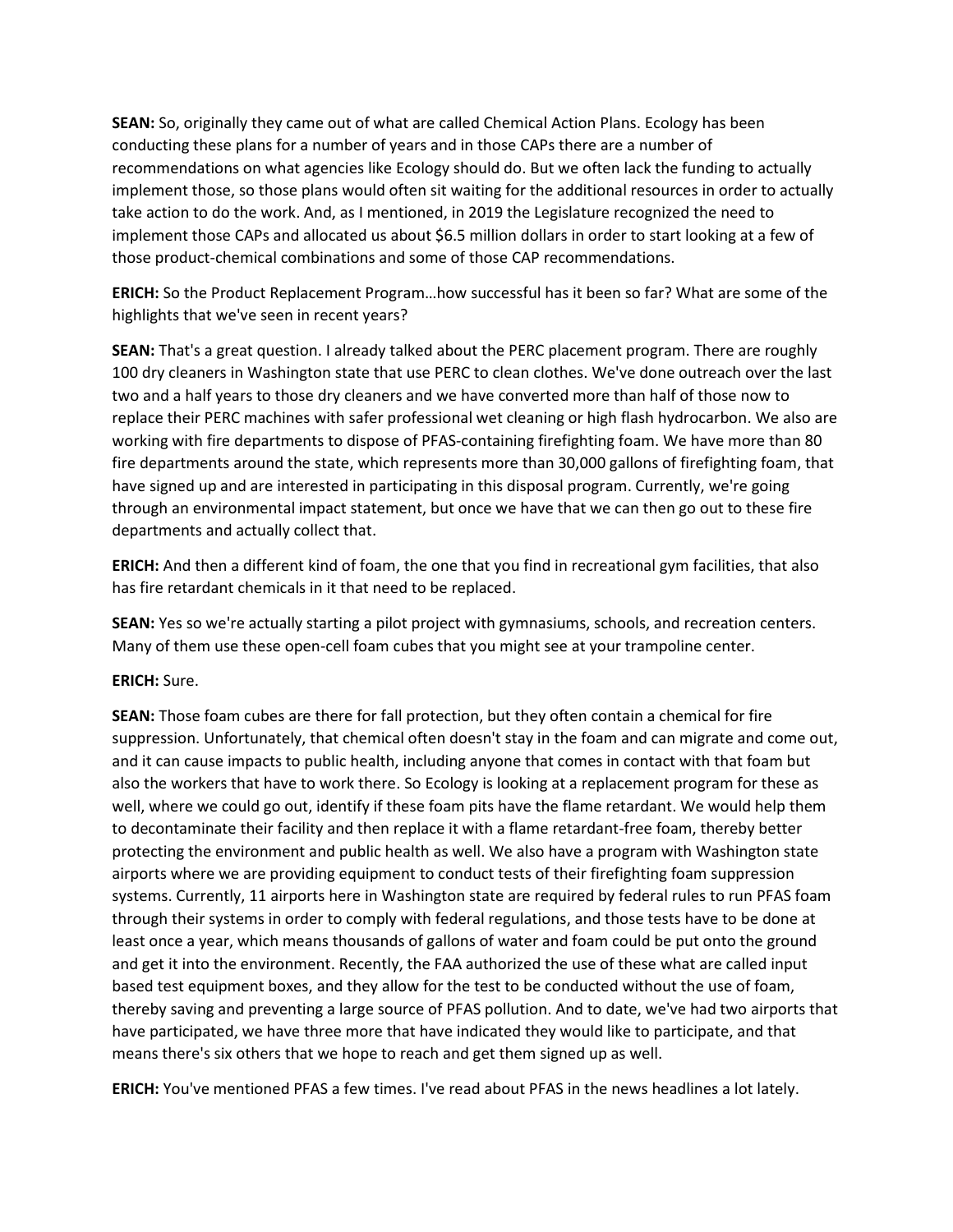**SEAN:** Yeah, PFAS is a chemical that's being used, and that's an acronym stands for per- and polyfluoroalkyl substances. There are about 5,000 other chemicals in the class, but it's been around since the mid 60s. It's a highly useful chemical in that it is very durable, it's water soluble, it's resistant to heat, and that's why it's added to products like firefighting foam. But the problem is once the fire's out or the product that it was added to is no longer used, that chemical does not break down, so it ends up in our landfills, it ends up in our water, and it's extremely difficult to get out. I've heard that it is toxic at minute levels…parts per trillion. The analogy that best illustrates it for me is that a single drop of PFAS added to an Olympic-sized pool would make that water toxic. And it's used in a whole host of products from, like I said, firefighting foam, but it's also added to raincoats to repel water, it's added to carpet to repel stains, it was in Teflon in our non-stick pans, so we're finding it in a lot of places. And it therefore then gets into the environment and we're finding it throughout the globe. And recent studies have found that it's in the vast majority, if not everyone's blood, so it is an emerging environmental issue and Ecology is on the front lines of addressing it.

**ERICH:** So you've told me about a few of the projects that the PRP is working on, but the PRP has plans to expand beyond its original mission. Tell me about that effort.

**SEAN:** We actually work with a whole host of partners around the state and sister agencies. The Department of Health is a big partner of ours, but we also work with what's called the Pollution Prevention Assistance program, and they're a collection of 27 local and city jurisdictions that help us implement this. And soon after the new year, we're going to pull that committee together and start working on our next round of product-chemical combinations that we'd like to address. As I mentioned earlier, we have roughly five projects that are going on right now but we're going to start looking at others after the new year, and not surprisingly, PFAS will probably be one of those chemicals that we continue to look at. 6PPD is another chemical that's emerging right now. It's one that's found in tires and the rubber of the tires and it's been discovered that it's highly toxic to aquatic species like fish, so potentially another product-chemical combination that we would work on. We will also take input from our PPA partners and see what they're seeing out there as well. We're going to have a process where we take input from our partners to then come up with a list of our next potential product-chemical combinations.

**ERICH:** Certainly no shortage of work to be done in the Product Replacement Program.

**SEAN:** You know, that that's exactly right. There are emerging chemicals that we are discovering more information about their toxicity and their impact on the environment, and as we get that information we then put that into our potential list of product-chemicals that we might want to look at. But yeah, there's a never-ending list of potential product-chemical combinations that we could work on.

**ERICH:** So with no end in sight, what does the future look like for the PRP in the next, say, 5 to 10 years? What's the threshold for success?

**SEAN:** That's a great question. Hopefully, as I said, this is kind of an innovative program where we're moving farther and farther up the production line. Historically, regulatory action regarding pollution prevention was aimed at the tailpipe or the smokestack, and while those efforts are have been successful at reducing pollution and cleaning up our air, they're often very time consuming, labor intensive, and very cost prohibitive. So we recognize that a smarter, cheaper, and probably more sustainable way to address this is to keep the chemicals from getting into the environment in the first